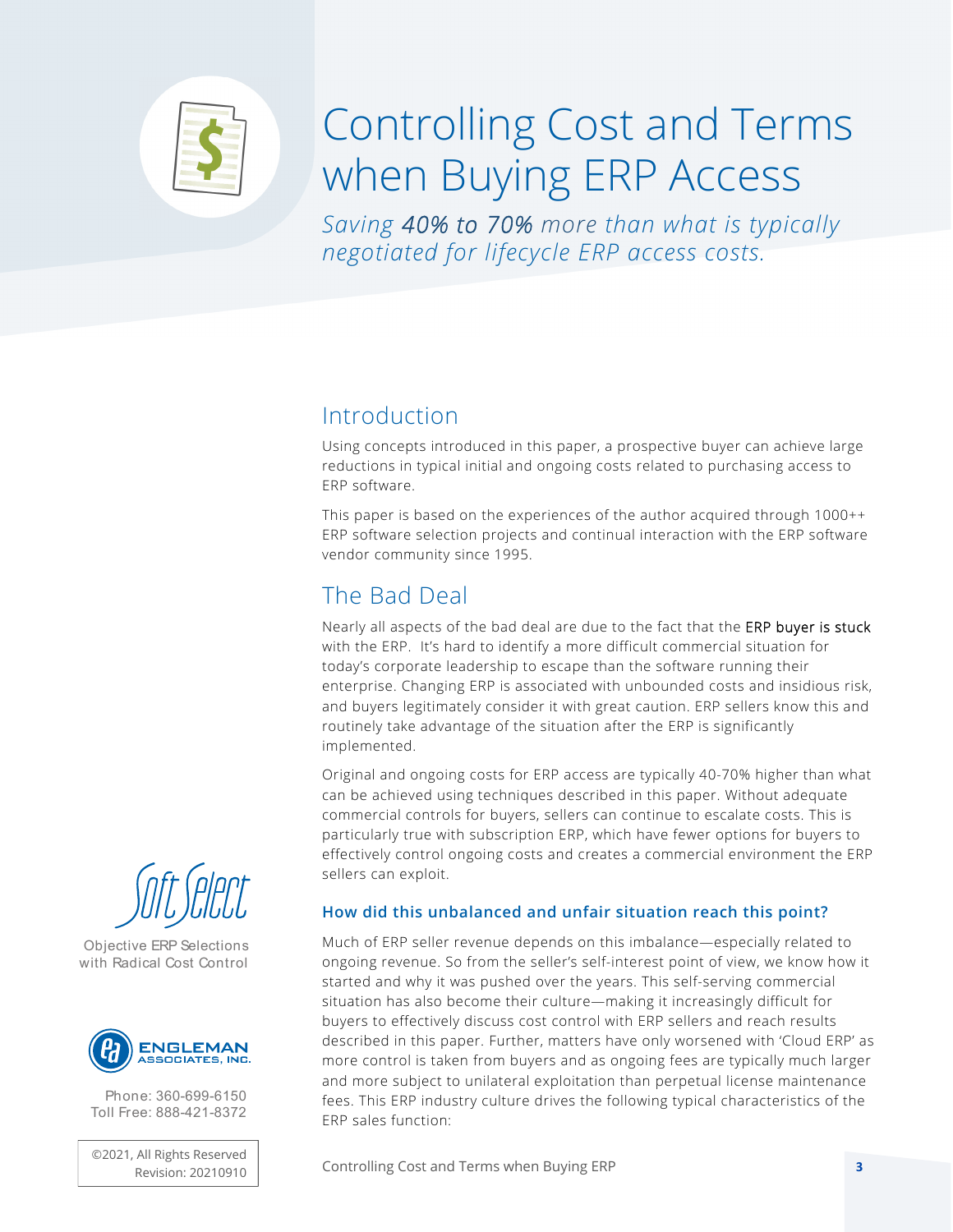

- Selling to buyer's emotions, which is easy to achieve in most ERP sales situations.
- Selling based on 'close enough' and vague information—which tends to be accepted as the ERP buyers are not often clear about future-state process needs.
- Aggressive commercial control of the ERP buyer. ERP sellers, especially for subscription ERP, effectively make hostages out of their customers.
- Having no serious knowledge or respect for the buyer's huge risk exposure in acquiring access to and attempting to implement ERP.
- The sales people, resellers, and management at ERP software firms actually believe there is no problem with their standard deal. This mindset enables what appears to be resolved pushback to objectives described in this paper.
- ERP sales people are usually selected and promoted largely based on their allegiance to the ERP culture and their skill in manipulating and excelling in this environment.

What is less clear is why ERP buyers have largely accepted these bad deals which have become worse over the years and accelerated with subscription ERP. Hundreds of our ERP client projects have demonstrated that the vast majority of companies seeking to purchase access to ERP are simply not aware of



the dreadful situation in this industry. Furthermore, even if buyers are aware to some degree, they don't possess the knowledge or resolve to rise above it. Sellers know this and have a culture of distractions as well as excuses why the superior balanced deal is allegedly not achievable.

In recent years during client ERP selection projects, the ERP sellers always went through some degree of the same sales process that attempts to force the bad deal. In all cases, when the buyer followed the processes described in this paper they were substantially successful in reaching ERP cost control objectives. However, it's nearly always a perplexing journey to navigate the smoke and mirrors to reach these objectives.

#### *The Good Deal:* Key Objectives for ERP Cost Control

The following ERP access details contribute to ERP access cost control initially and over time. These items are relevant whether one is accessing ERP with owned licenses or a subscription.

Achieving excellent initial ERP access costs: As a rough starting point, for well-established ERP sellers the excellent buyer cost is around 50% of general list pricing. But this general statement has many conditions based on the ERP seller

Controlling Cost and Terms when Buying ERP **4**



Objective ERP Selections with Radical Cost Control



Phone: 360-699-6150 Toll Free: 888-421-8372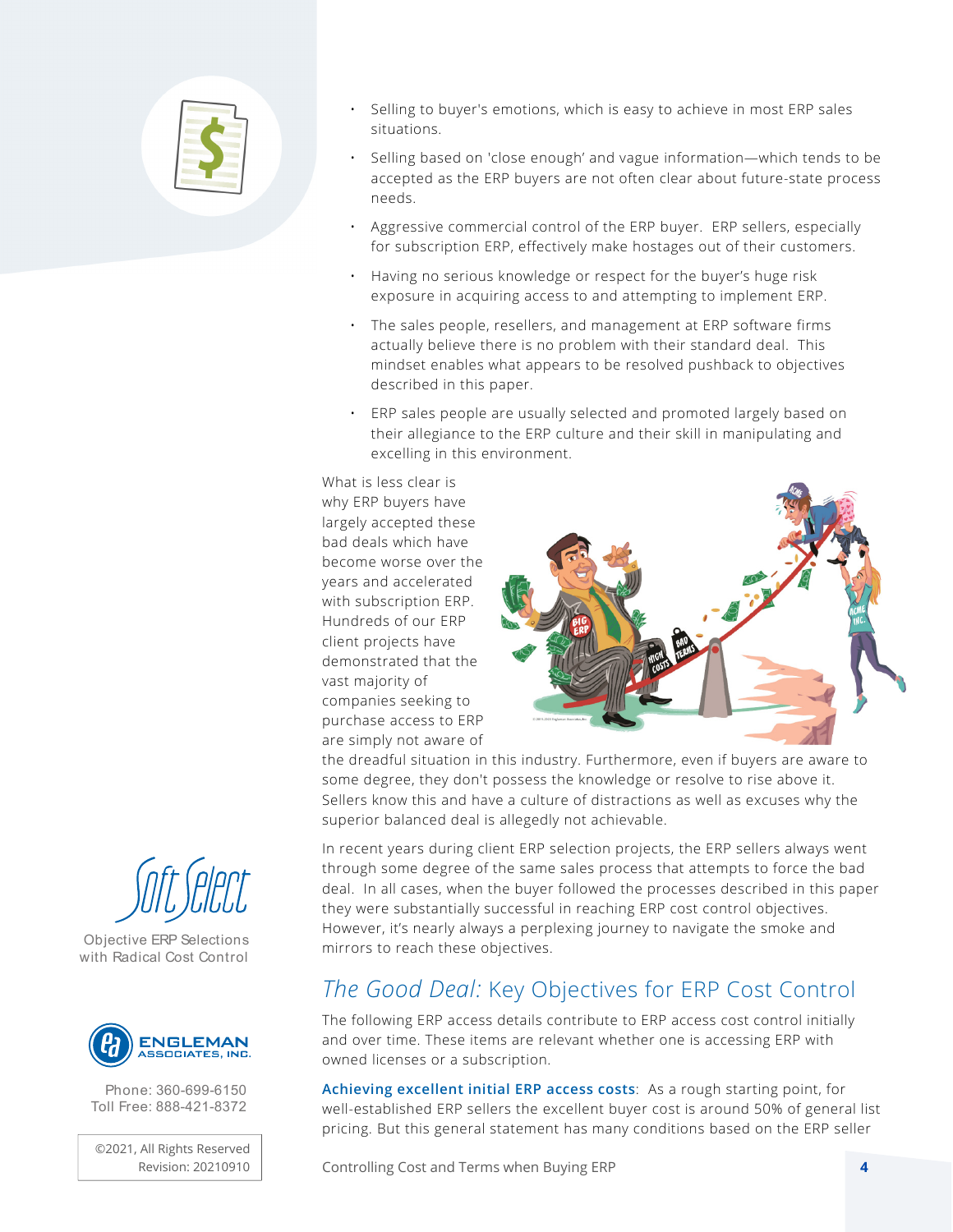

and buyer, and may not be accurate in every case. Discussed later in this document is a concept called 'informed market cost' for ERP. This means that favorable initial and ongoing ERP access cost is achievable when the buyer is highly informed about what can be achieved in the sales cycle.

Ongoing ERP access cost control: This is the big one—and the source of most ERP industry revenue and company valuations. The three key areas of ongoing cost control are to arrange:

- Permanent escalation terms for maintenance/support fee or subscription fees for the initial ERP access purchased.
- Fixed amounts for additional perpetual license or subscription access (more users or modules) for at least two years. Longer for high growth companies.
- Permanent escalation terms for maintenance/support fees or subscription renewal fees for additional ERP access purchased in the future.

Because of the large contribution to the ERP seller's future revenue, they are typically quite resistant to terms that put in place long term cost control for buyers. This is especially true in the ERP subscription access model.

Delaying ERP access fees: ERP has no value to the company until a successful go-live event. Implementations typically take many months before cut-over to a live environment is achievable. Further, for ERP sellers there is little cost to release the implementation instance of new ERP, and if hosted there should be low costs to host such an ERP instance. Therefore, why not use this as the basis to seek terms to pay a portion of the ERP access fees once the system is actually supporting the business? This of course is aggressively resisted, as sellers understandably like the cash flow. And considering the high incident rates of implementation issues, even more important to them is having the buyer 'invested' in the project with no easy paths to leave. Notwithstanding, this should be explored or at least used as leverage for achieving other favorable terms depending on the circumstances of your proposed application.

Paying for ERP twice: When transferring from one subscription ERP to another, during the ERP implementation the ERP buyer typically pays for both simultaneously. With owned licenses there are options to mitigate or eliminate this double charge, but not with subscription ERP under the ERP seller's default approach. This issue is different from the prior topic on 'Delaying ERP fees', but is largely solved with the same solution to postpone payment for the new ERP until it has successfully gone live and the prior ERP can be retired.

Ability to retire license rights: If you no longer need certain modules, users or device types, it is good to have explicit options to retire such licenses and the associated costs. Nearly all ERP contracts make this unclear, and the units of measure of ERP access rights can make targeted retirement even more difficult.

License conversion process: If for example, at some point in using the ERP system the buyer discovers it needs a few less full licenses and more shop floor licenses, they could convert the excessive currently owned full licenses into the required shop floor licenses instead of purchasing more shop floor licenses. This would likely be done based on the values of the licenses as negotiated in the original purchase agreement.

Multi-tenant cloud migration: What happens in 8 years when the ERP Company wants to retire single instances of their ERP and effectively start to force customers to migrate to a multi-tenant subscription access model? There should

Controlling Cost and Terms when Buying ERP **5**



Objective ERP Selections with Radical Cost Control



Phone: 360-699-6150 Toll Free: 888-421-8372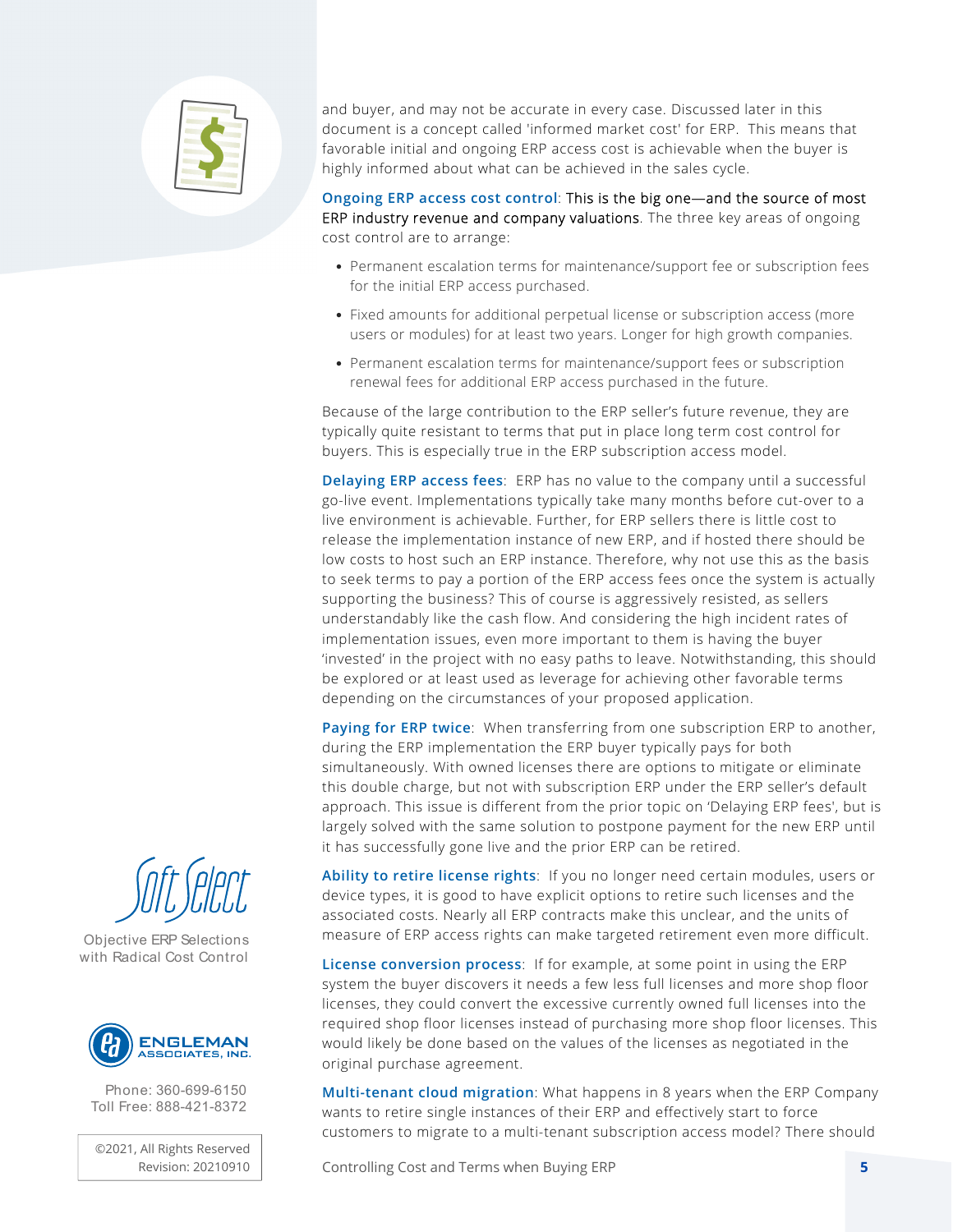

be a contractual path that enables the migration to occur without the buyer losing hard fought commercial terms, including permanent cost control, and otherwise prevents the buyer from being treated poorly by a seller attempting to take advantage of the situation. Keep in mind, such a migration for an aggregate of customers greatly benefits the ERP seller.

Ability to have data access to retired ERP: When a company moves to a new ERP, there is usually some data that is best accessed within the old ERP for some period of time before other archival methods will be satisfactory. With classic perpetual licenses, the ERP buyer can keep the old ERP going at little cost for a few more years for archival purposes. With Cloud ERP no such option is proactively offered, which means the default approach will be the ERP seller someday charging full rates to keep their then old ERP live or the buyer enduring some non-optimal alternate archival approach. Based on this, informed buyers will arrange for some low cost access option with a cloud ERP provider accessing their ERP for archival purposes under a cost structure that replicates the seller's low cost to keep the data in their system.

Transfer rights: If a company is sold, in full or a subset, one would reasonably assume the new owner would continue using the company's ERP. This is not the case. In fact, in most ERP contracts such transfers are prohibited, setting the stage for opportunistic and avoidable charges up to and including a full ERP (re)purchase by the new company owner with new commercial terms!

#### Methods to achieve target ERP access costs

Buyer/Seller Alignment: Aligning the buyer's needs to candidate ERP capabilities is a critical first step. Without this being done well, the discussion of initial and ongoing ERP access costs will be subject to incoherence and errors that usually turn into cost increases and other unfavorable results over time. The alignment steps are:

- 1. How much ERP is needed? This question is inherently difficult to accurately answer and creates more detailed questions such as:
	- What are the business process areas that should legitimately be in ERP scope for the buyer seeking ERP access?
	- How many users are estimated to access the system and in what different ways?
	- How many devices may be used to view or input data into a new ERP?
	- What integrations are contemplated with ERP and how do they impact licenses?

These are the typical license access dimensions—but there's often more and their impact needs to be understood. The following three steps help determine appropriate buyer needs.

a. Business process areas: ERP has typical core functions, like accounting. However, depending on the business seeking ERP and the class of ERP being reviewed, there will be functional objectives in the project scope that ERP cannot support or for which an ERP buyer has other options. The "ERP Boundary Diagram Sample" below demonstrates the ERP boundary. The biggest indicator that a function should be within the ERP boundary is if the function materially depends on other ERP functions and there are few or no apparent independent offerings for the function. If the reverse is



Objective ERP Selections with Radical Cost Control



Phone: 360-699-6150 Toll Free: 888-421-8372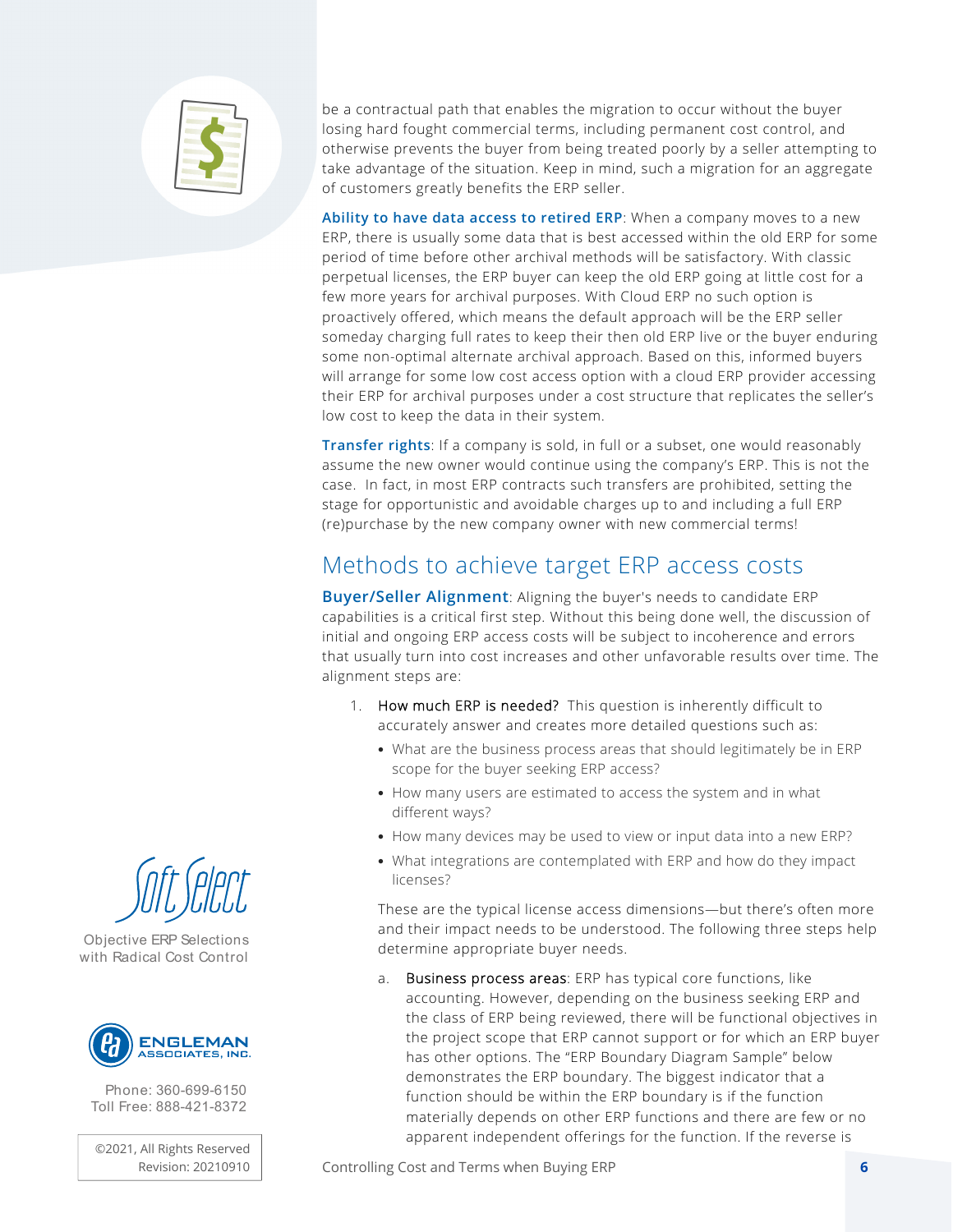

significantly true, then then the function is likely not within the ERP boundary—for example payroll functionality. ERP sellers may offer functionality deemed to be outside the ERP boundary, in which case the buyer should know they have options and should more carefully screen such elements of an ERP offer.



*ERP Boundary Diagram Sample*

- b. User and device access: Establish estimates for the type of users and devices that are projected to need to interact with new ERP. The actual ERP usage requirements will not be known until well into the business process design phase of the implementation. This is the reason for seeking fixed pricing and terms for future ERP access for at least two years, which enables safer initial ERP access purchase with known amounts and terms to buy more when the need is confirmed.
- c. Integration needed with ERP: There may be other applications existing or in the project scope that need to share data and processes with ERP. These should be described in reasonable detail, as some ERP sellers have licensing dimensions based on indirect users or transaction volume which can result in very undesirable fees that must be contained in order to reach the appropriate ERP access pricing.
- 2. ERP access approach for the ERP buyer: Consider the ERP buyer's options for accessing their ERP or other applications in a subscription approach (single tenant or multi-tenant) versus perpetual licenses hosted by the ERP seller, an independent hosting entity, or hosted by the ERP buyer. Important factors to consider when accessing ERP in a subscription model hosted by a third party entity are comprehensively explained in another Engleman Associates white paper called *Dependable and Controlled Access to Cloud ERP*.



Objective ERP Selections with Radical Cost Control



Phone: 360-699-6150 Toll Free: 888-421-8372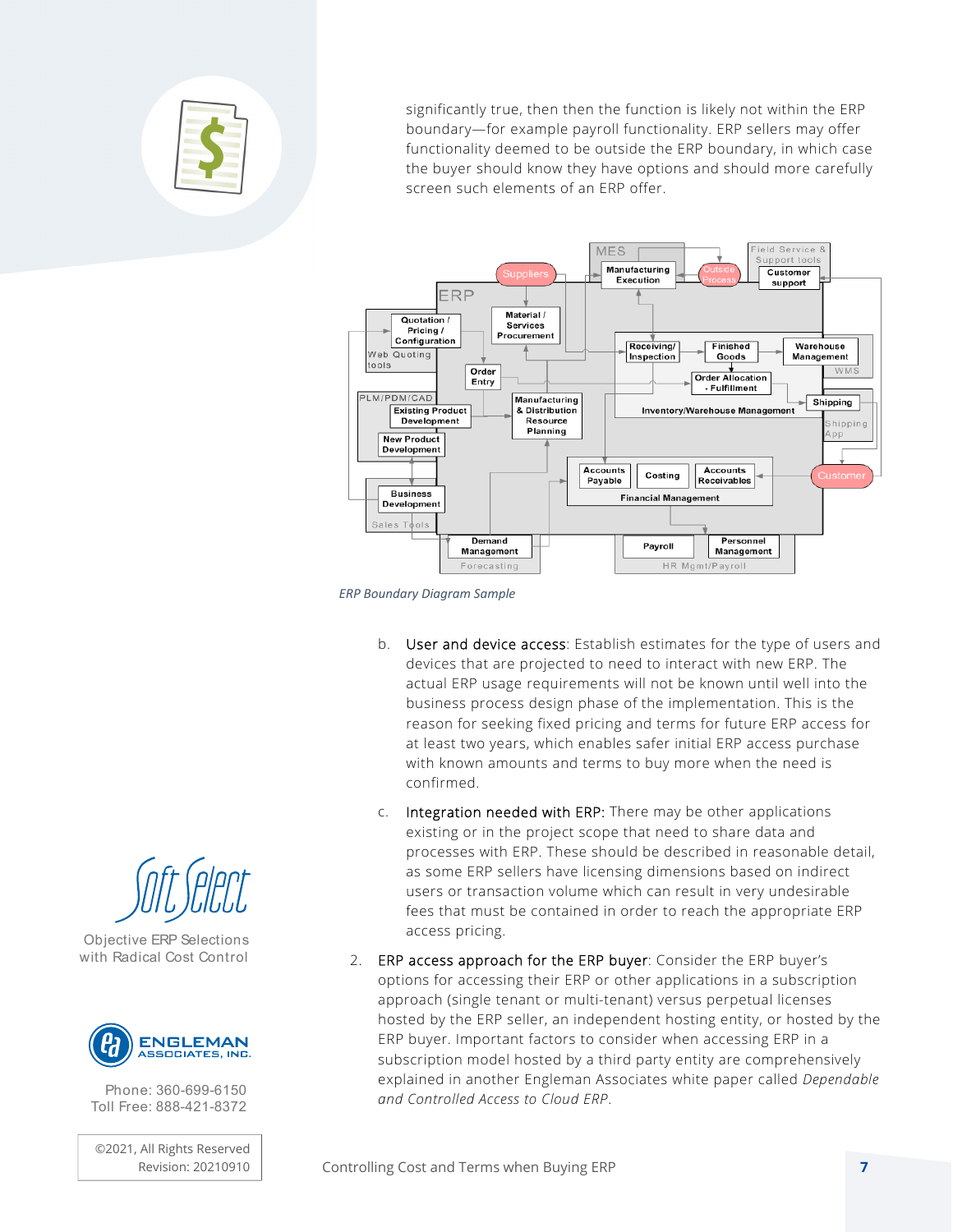

- 3. What exactly does a particular ERP seller offer? Before any ERP offer is created, the buyer must understand what actually exists with an ERP seller and their licensing approach and options. Determine:
	- a. What is the ERP seller's 'whole' offering before the ERP seller starts narrowing it down to what they think the buyer needs.
	- b. The ERP seller's pricing architecture—meaning what are the dimensions proposed for developing an eventual software cost offer, such as modules, a core ERP concept, user types (shared or named), devices, integrations, transaction volumes, buyer's gross revenue, territory, technical-level access rules, and more. *This step is not seeking an actual cost offer or proposal*, but instead an understanding of the ERP access pricing architecture.
	- c. ERP options for (1) multi-tenant subscription and (2) single tenant subscription or perpetual license access. Also determine differences in access functionality rights, built-in tools, and other differences and options, if any.
- 4. Alignment: Align the ERP buyer's needs established in step #1 and #2 to each ERP seller's offering as established in step #3. This alignment is focused on functions within the ERP boundary discussed earlier—and this often requires continual containment of the ERP sellers as their sales process is designed to expand past the boundary. Remember, the buyer is still only attempting to establish an informed point of view as to what software access rights are needed from a particular ERP seller, and in this step is deliberately not seeking any pricing. This buyer/seller alignment exercise is inherently complicated, but it must be conducted. Otherwise, a typical ERP deal will likely have many ERP access cost estimate errors and unexpected pricing impacts over time.

Buyer establishes target costs for ERP access: In the earlier section on *The Good Deal: Key Objectives for ERP Cost Control*, the concept of 'informed market cost' was introduced. Again, this means the initial and ongoing ERP access costs achievable when the buyer is highly informed and executes the buying process well. The scope of this white paper is intended to establish this concept, not to attempt specifically detailing how to confidently locate and defend the 'informed market cost'. A rough rule of thumb is the 'informed market cost' is usually at the most half of whatever is being presented by sellers as retail pricing. The savings can usually be even more when the disciplined buyer/seller alignment exercise from the prior section creates insight and tactics to have sellers include more access rights at little to no additional costs. In most cases, once the 'informed market cost' is established, the candidate ERP sellers should be briefed on the target amounts, again in the context of the alignment exercise. Finally, to achieve the 'informed market cost' and related commercial terms, the ERP buyer must effectively execute on most of the tactics in the next section of this paper.

Present target cost amounts to ERP sellers: ERP target cost details are best held for the final two candidates—a time when they have a better chance to win, have invested time, and are less likely to drop out based on the target pricing seeming too aggressive. The long list candidates can be told qualitatively of the cost control objectives—mainly about escalation terms for maintenance/support fees or subscription fees. The presentation of the target costs should also include the following concepts:

Controlling Cost and Terms when Buying ERP **8**



Objective ERP Selections with Radical Cost Control



Phone: 360-699-6150 Toll Free: 888-421-8372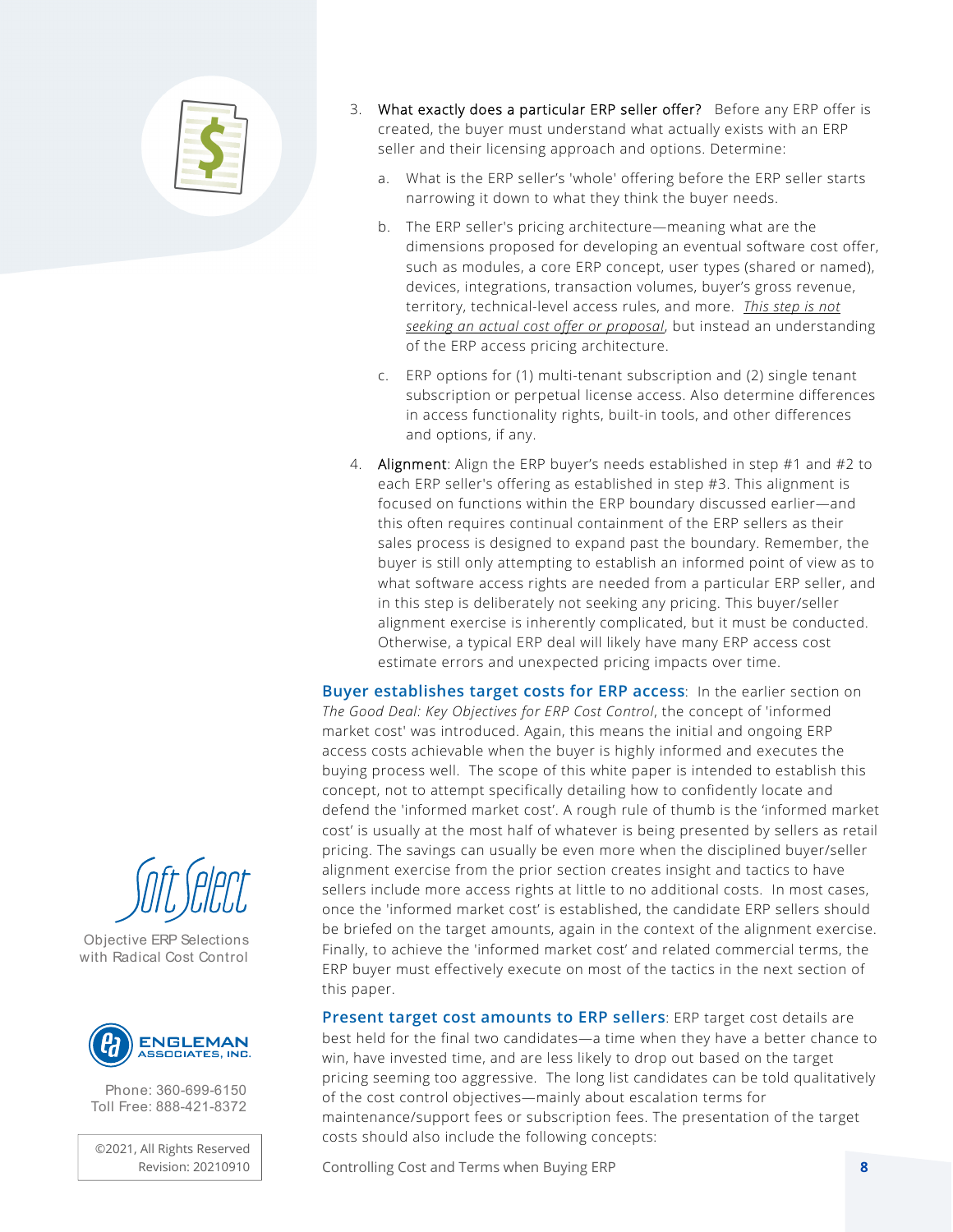

- Objectives-not demands: The selection team is not demanding any of the stated cost and terms objectives be met, but instead communicating objectives that the selection team believes can generally be achieved. This is important, as an ERP vendor sales team and process will potentially react poorly if they believe they have an aggressive and apparently firm demand from a prospect. They need time to work toward the objectives in a process that is described in a following section.
- Not typical negotiating: Most advisors and rules will say: 'Don't be the first to mention price in negotiating'. Based on the approach in this document, it is typically helpful if the buyer gets the ERP software cost objectives on the table. It has been the experience of Engleman Associates, Inc., in hundreds of projects, that the finalist ERP sellers will not be anywhere close to the objective ERP costs we will set forth. There are exceptions to this point with smaller companies seeking ERP, upgrade options for existing ERP, and ERP delivery innovation that a vendor may show. So if any of these situations are detected, it is usually best for the ERP software vendor to present their pricing approach first.
- Use target costs and not target discounts: Target costs for well described ERP access is far more precise than stating a target discount. First, the sellers have been known to move around the list pricing to manipulate the offer price based on a specific discount. Secondly, if software vendors believe the target price is apparently a trial balloon (asking for 60% off list pricing would likely be interpreted this way), they will likely say 'no', believing the buyer has no real basis or confidence in the objectives and that other sellers will also not meet these ERP license cost objectives.

In summary the suggestions above for presenting target ERP access costs are designed to start the conversation based on the accurate alignment exercise while not scaring off finalists. Then the process can unfold to actually arrange an ERP access purchase that significantly meets the cost and commercial terms objectives, and be a process in which the sellers come to the conclusion that the buyer's cost objectives and commercial terms are far better than losing the sale, the sales commissions, and all the ongoing customer revenue. But to get to this final desired result, the buyer usually has to navigate a barrage of smoke and mirrors, and that is the basis for the next section on tactics.

#### Tactics for Achieving the Key Cost Control **Objectives**

This section describes general techniques used to control the iterative process of reaching the ERP access cost control objective described earlier in this paper.

Competition is critical: There must be at least two finalists for which detailed discussions are happening, and the ERP buyer should strive to always be mechanical and not show any particular enthusiasm (otherwise called 'buy signals'). The ERP sellers are accustomed to buyers projecting buy signals, and this will typically place a drag on the sellers providing the ERP access cost and terms being sought. The mechanical, non-emotional approach is read by the ERP sellers as 'we are not winning', and this usually contributes to the proper seller motivation needed.

Your ERP access cost objectives are eminently reasonable: ERP access cost objectives in this paper are reasonable considering the buyer's legitimate





Objective ERP Selections with Radical Cost Control



Phone: 360-699-6150 Toll Free: 888-421-8372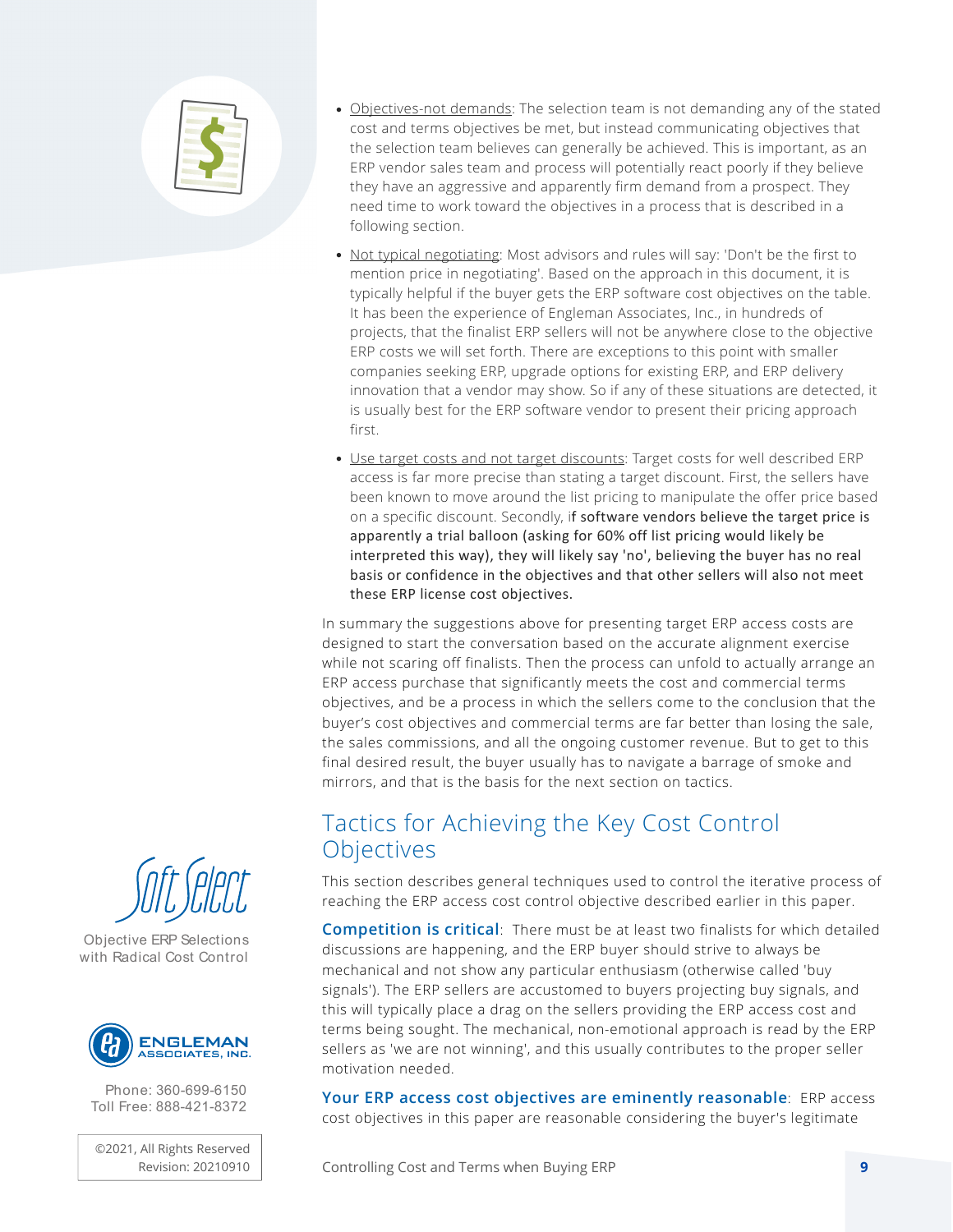

needs, and nothing in the objectives is actually unfair to the ERP seller notwithstanding their predictable claims.

**Don't be in a rush:** If an ERP buyer appears to be in a rush, the ERP sellers normally use this as an excuse for not effectively processing the buyer's cost control and terms objectives described in this document. Further, ERP sellers understandably believe that calendar time elapsing is not in their favor. Therefore, if the buyer is not in a rush, then the ERP seller will usually attempt to create a sense of urgency. In this situation, the sellers are more inclined to significantly deliver on the cost and terms objectives sought. Related to this topic, never be compelled by an ERP seller telling you 'to get the better deal' you have to close by a certain date. In these situations, you should tell the ERP seller that your company will close when the team has the right information from the finalist ERP sellers, and that you are well aware the 'informed market cost' can be achieved at any time—which is true if the buyer executes well.

Specific people on your team discussing cost and terms: Only

designated people at the buyer's company should be empowered to discuss cost and terms matters with the ERP sellers. When the ERP seller assumes they can call anyone related to the project, they often will - either seeking their status through veiled inquiries or to present their concerns to one or more executives. They may claim the cost and terms objectives are simply unreasonable, or even make dramatic statements about having never offered such cost and terms. The buyer's team should be instructed to redirect the ERP seller to the assigned team and provide zero options for this potentially disruptive back-channel activity.

Continue to emphasize all selection factors: Notwithstanding this paper's focus on reaching the 'informed market cost' and related terms, the ERP sellers should never be led to believe the buyer is mainly buying based on costs. In a properly orchestrated ERP selection process, the other four key selection factors are (1) functionality to support business processes, (2) technical layer status of the ERP, (3) commercial terms (much more than just terms related to cost control), and (4) certain aspects of implementation services. Emphasizing all of these selection factors tends to create other competitive pressures on ERP sellers to further help achieve the 'informed market cost'.

Timing to present ERP cost and terms objectives: The initial ERP selection process should focus on functional and technical-layer priorities. After the status of these criteria are sufficiently known for the long list of ERP sellers, the topic of ERP cost and terms objectives can be generally introduced as an influencer for picking the ERP short list of candidates and choosing the final ERP. If actual ERP access target amounts are presented too early (when there are four or more sellers on the long list), candidate ERP sellers may self-withdraw on that basis. They don't tend to do this when they are one of two finalists.

Third party applications: For any functional objectives in scope but outside of the basic core ERP boundary (as shown on the earlier ERP Boundary Diagram Sample), it is instructive to test a few third-party alternatives from each application type against key functional and technical objectives to determine each product type's 'informed market cost'. At a minimum this should help encourage the ERP sellers to reduce their pricing, if needed for such applications types, and sometimes the buyer will discover better solutions with the specialty application developers.

Pricing reputation, or if existing vendor quotes already exist: As a general concept, pay no attention to early indications that one seller's software,

Controlling Cost and Terms when Buying ERP **10**



Objective ERP Selections with Radical Cost Control



Phone: 360-699-6150 Toll Free: 888-421-8372